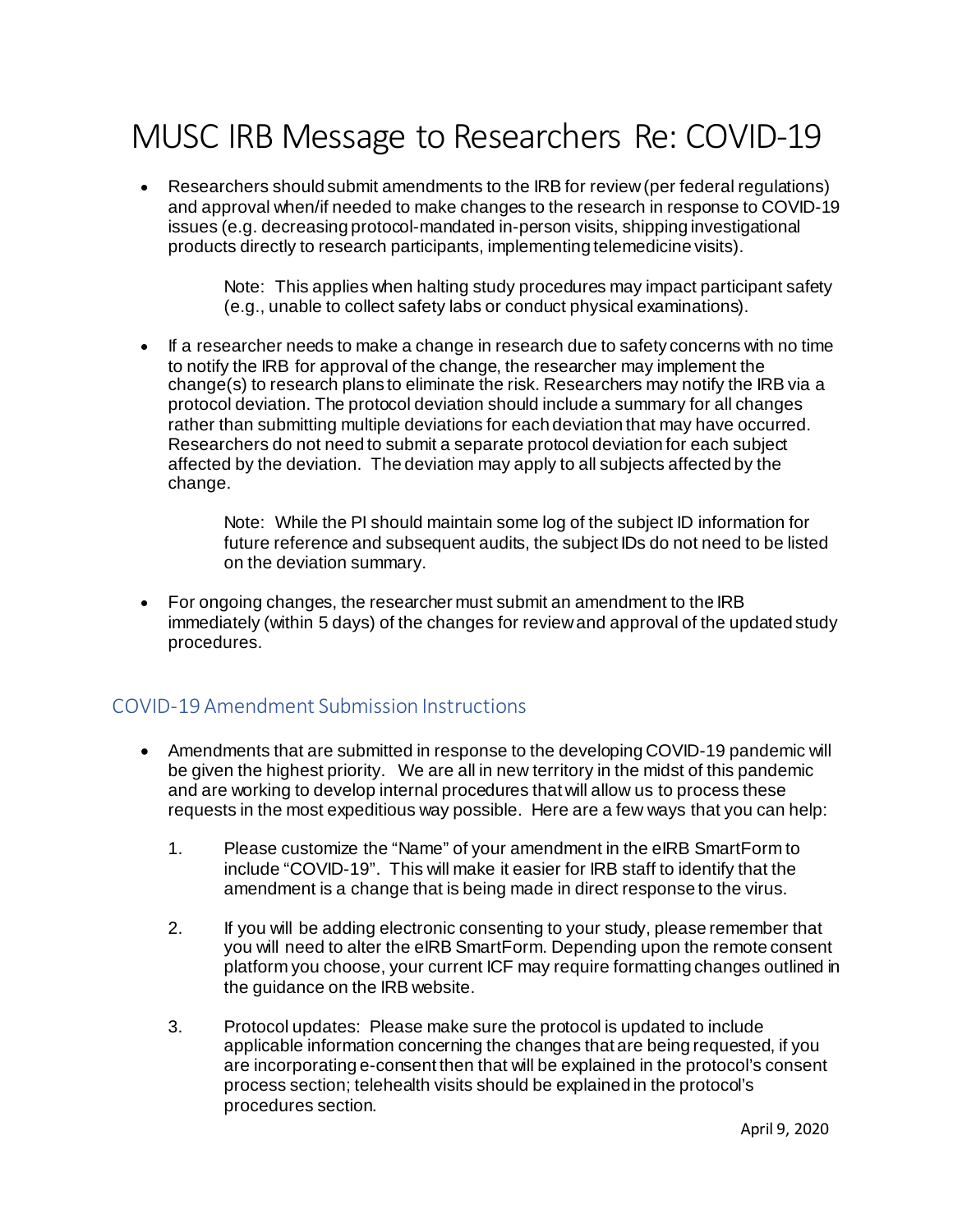4. As with all amendments, please make sure that all impacted eIRB SmartForms are updated for consistency.

# The following are situations in which the IRB does not need to be notified:

- Implementation of clinical screening procedures related to COVID-19 at healthcare facilities for all patient-related visits including research visits.
	- o These procedures are not considered part of "IRB approved procedures" for individual protocols and would not require IRB reporting.
	- $\circ$  An exception to this would be situations in which the investigator incorporates the data collected under these clinical procedures into their individual protocol (i.e. adding a research objective of analyzing the results of the clinical screening procedures based on subject demographics). Investigators are encouraged to contact the IRB prior to collecting and analyzing the data collected from COVID-19 clinical screening as part of their current IRB approved protocol. An IRB approved amendment would be required to prior to implementing these changes.
- Amendments/status updates are not required if temporarily halting subject recruitment, rescheduling, or delaying study enrollment unless those actions are at the request of the funding agency, study sponsor, or data and safety monitoring group.

## "Remote" Informed Consent for Studies Requiring a Signed Consent

- Depending upon the risk of the study and activities, consent processes may not be able to be waived or altered per federal regulations. For example, studies conducted under an IND, IDE, or other "greater than minimal" risk activities (i.e. Full Board Review) require a written signature be obtained prior to beginning research procedures. Therefore, a verbal consent from the participant cannot replace the signed consent form.
- To conduct consent remotely, an amendment is required as the new consent plan needs to be approved by the IRB. The remote consent process should include an informed consent discussion with the potential participant and involve the participant signing and returning the informed consent document to the researcher. The informed consent discussion can occur over the phone or by secure video conferencing platform. The documentation of consent process should include sending the informed consent document to the subject for signature and transmitting it back to the research team to be signed by the researcher before any research procedures begin. The document could be sent by mail or by using one of the electronic consent options described in the following section. The procedures for the informed consent discussion and obtaining signatures (documentation of consent) should be clearly described in the amendment.
- Below is information from the Electronic Consent Guidance Document on the IRB's Website:

What types of electronic consent systems are currently available at MUSC for researchers' use?